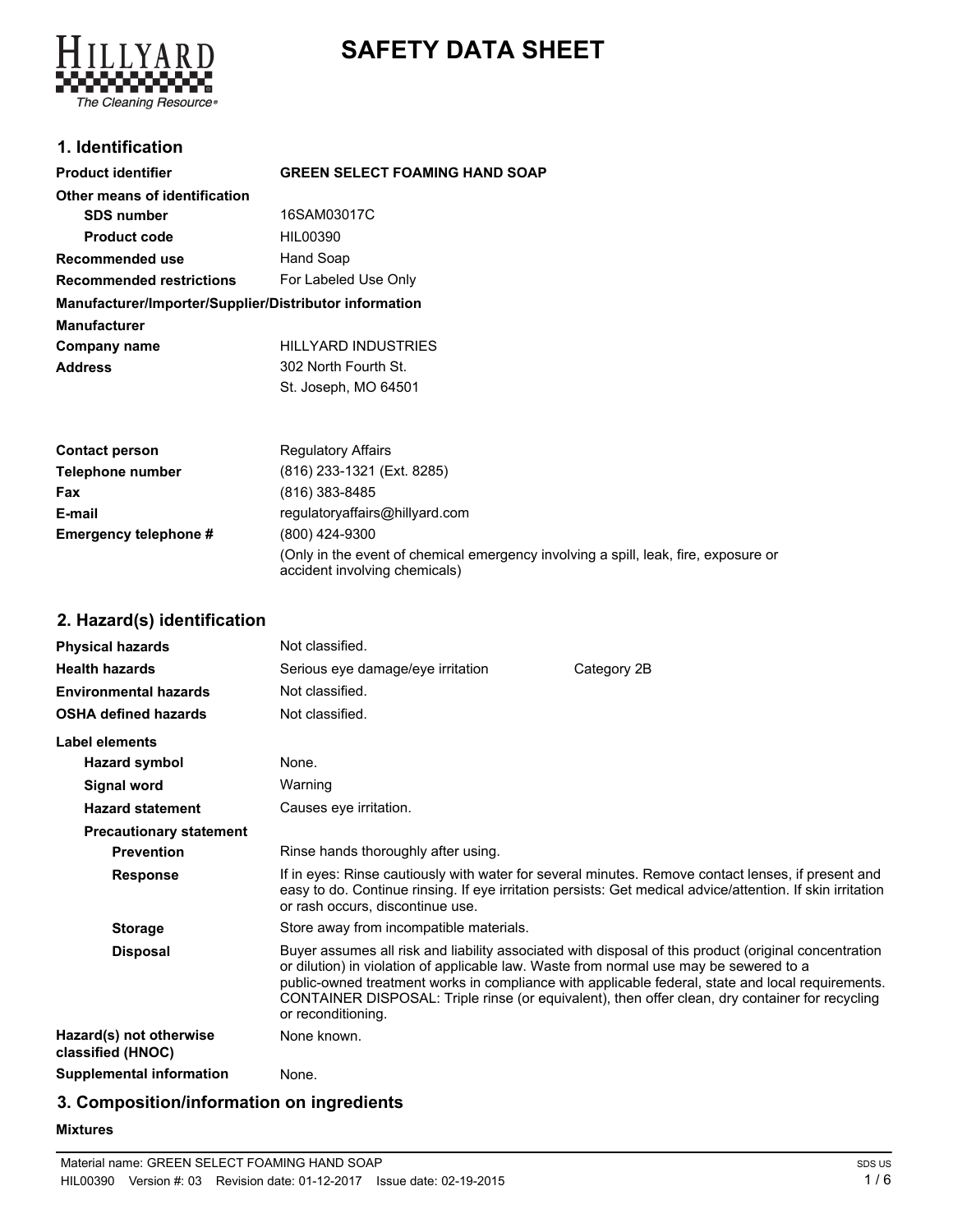| <b>Chemical name</b>                                                                | <b>Common name and synonyms</b>                                                                                                                                                                                                                   | <b>CAS number</b> | %          |
|-------------------------------------------------------------------------------------|---------------------------------------------------------------------------------------------------------------------------------------------------------------------------------------------------------------------------------------------------|-------------------|------------|
| Glycerine USP 99.7%                                                                 |                                                                                                                                                                                                                                                   | $56 - 81 - 5$     | $1 - 3$    |
| Other components below reportable levels                                            |                                                                                                                                                                                                                                                   |                   | $90 - 100$ |
|                                                                                     | *Designates that a specific chemical identity and/or percentage of composition has been withheld as a trade secret.                                                                                                                               |                   |            |
| 4. First-aid measures                                                               |                                                                                                                                                                                                                                                   |                   |            |
| <b>Inhalation</b>                                                                   | Under normal conditions of intended use, this material is not expected to be an inhalation hazard.                                                                                                                                                |                   |            |
| <b>Skin contact</b>                                                                 | If skin irritation or rash occurs, discontinue use.                                                                                                                                                                                               |                   |            |
| Eye contact                                                                         | Rinse immediately with plenty of water, also under the eyelids, for at least 15 minutes. Remove<br>contact lenses, if present and easy to do. Continue rinsing.                                                                                   |                   |            |
| Ingestion                                                                           | Rinse mouth. Get medical attention if symptoms occur.                                                                                                                                                                                             |                   |            |
| <b>Most important</b><br>symptoms/effects, acute and<br>delayed                     | Irritation of eyes. Exposed individuals may experience eye tearing, redness, and discomfort.                                                                                                                                                      |                   |            |
| <b>Indication of immediate</b><br>medical attention and special<br>treatment needed | Provide general supportive measures and treat symptomatically. Keep victim under observation.<br>Symptoms may be delayed. None known.                                                                                                             |                   |            |
| <b>General information</b>                                                          | Ensure that medical personnel are aware of the material(s) involved, and take precautions to<br>protect themselves.                                                                                                                               |                   |            |
| 5. Fire-fighting measures                                                           |                                                                                                                                                                                                                                                   |                   |            |
| Suitable extinguishing media                                                        | Water fog. Foam. Dry chemical powder. Carbon dioxide (CO2).                                                                                                                                                                                       |                   |            |
| Unsuitable extinguishing<br>media                                                   | Do not use water jet as an extinguisher, as this will spread the fire.                                                                                                                                                                            |                   |            |
| Specific hazards arising from<br>the chemical                                       | During fire, gases hazardous to health may be formed.                                                                                                                                                                                             |                   |            |
| Special protective equipment<br>and precautions for firefighters                    | Firefighters should wear full protective clothing including self contained breathing apparatus.                                                                                                                                                   |                   |            |
| <b>Fire fighting</b><br>equipment/instructions                                      | Use standard firefighting procedures and consider the hazards of other involved materials.                                                                                                                                                        |                   |            |
| <b>Specific methods</b>                                                             | Use standard firefighting procedures and consider the hazards of other involved materials.                                                                                                                                                        |                   |            |
| <b>General fire hazards</b>                                                         | No unusual fire or explosion hazards noted.                                                                                                                                                                                                       |                   |            |
| 6. Accidental release measures                                                      |                                                                                                                                                                                                                                                   |                   |            |
| <b>Personal precautions,</b><br>protective equipment and<br>emergency procedures    | No special precautions are necessary beyond normal good hygiene practices. See Section 8 of the<br>SDS for additional personal protection advice when handling this product.                                                                      |                   |            |
| <b>Methods and materials for</b>                                                    | This product is miscible in water.                                                                                                                                                                                                                |                   |            |
| containment and cleaning up                                                         | Large Spills: Stop the flow of material, if this is without risk. Dike the spilled material, where this is<br>possible. Absorb in vermiculite, dry sand or earth and place into containers. Following product<br>recovery, flush area with water. |                   |            |

Small Spills: Wipe up with absorbent material (e.g. cloth, fleece). Clean surface thoroughly to remove residual contamination.

Never return spills to original containers for re-use. For waste disposal, see section 13 of the SDS. **Environmental precautions** No special environmental precautions required.

## **7. Handling and storage**

| <b>Precautions for safe handling</b> | Avoid contact with eyes.                                                                           |
|--------------------------------------|----------------------------------------------------------------------------------------------------|
| Conditions for safe storage,         | Store in original tightly closed container. Store away from incompatible materials (see Section 10 |
| including any incompatibilities      | of the SDS).                                                                                       |

## **8. Exposure controls/personal protection**

#### **Occupational exposure limits**

The following constituents are the only constituents of the product which have a PEL, TLV or other recommended exposure limit. At this time, the other constituents have no known exposure limits.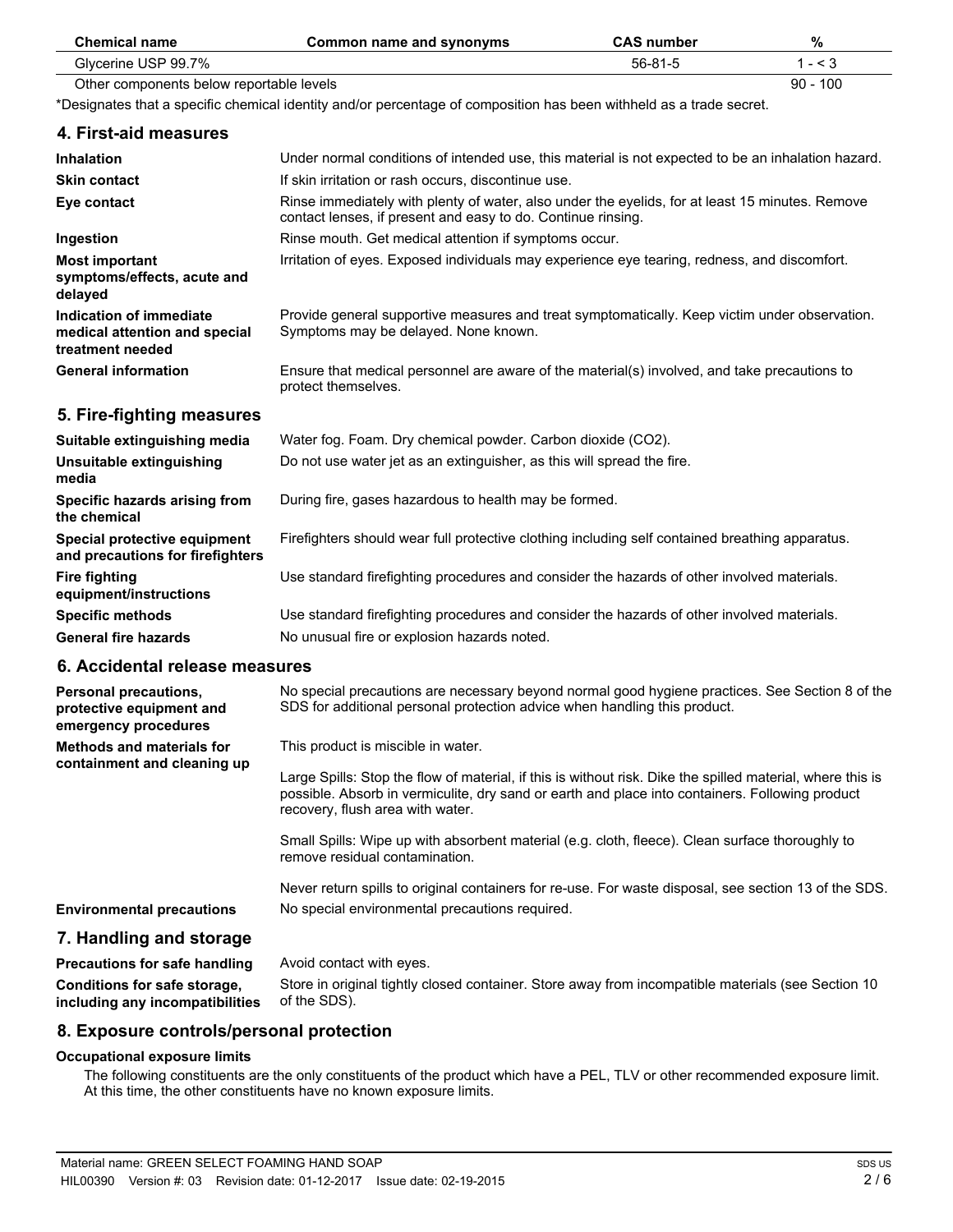| <b>Components</b>                                 | US. OSHA Table Z-1 Limits for Air Contaminants (29 CFR 1910.1000)<br><b>Type</b>                                                                                                                                                            | <b>Value</b> | Form                 |  |  |
|---------------------------------------------------|---------------------------------------------------------------------------------------------------------------------------------------------------------------------------------------------------------------------------------------------|--------------|----------------------|--|--|
| Glycerine USP 99.7% (CAS<br>$56-81-5)$            | PEL                                                                                                                                                                                                                                         | $5$ mg/m $3$ | Respirable fraction. |  |  |
|                                                   | 15 mg/m3<br>Total dust.                                                                                                                                                                                                                     |              |                      |  |  |
| <b>Biological limit values</b>                    | No biological exposure limits noted for the ingredient(s).                                                                                                                                                                                  |              |                      |  |  |
| Appropriate engineering<br>controls               | No special ventilation requirements.                                                                                                                                                                                                        |              |                      |  |  |
|                                                   | Individual protection measures, such as personal protective equipment                                                                                                                                                                       |              |                      |  |  |
| <b>Eye/face protection</b>                        | Avoid contact with eyes.                                                                                                                                                                                                                    |              |                      |  |  |
| <b>Skin protection</b>                            |                                                                                                                                                                                                                                             |              |                      |  |  |
| <b>Hand protection</b>                            | Not applicable.                                                                                                                                                                                                                             |              |                      |  |  |
| Other                                             | Not applicable.                                                                                                                                                                                                                             |              |                      |  |  |
| <b>Respiratory protection</b>                     | Not applicable.                                                                                                                                                                                                                             |              |                      |  |  |
| <b>Thermal hazards</b>                            | None known.                                                                                                                                                                                                                                 |              |                      |  |  |
| <b>General hygiene</b><br>considerations          | Always observe good personal hygiene measures, such as washing after handling the material<br>and before eating, drinking, and/or smoking. Routinely wash work clothing and protective<br>equipment to remove contaminants. Not applicable. |              |                      |  |  |
| 9. Physical and chemical properties               |                                                                                                                                                                                                                                             |              |                      |  |  |
| <b>Appearance</b>                                 | Clear, colorless to light amber liquid                                                                                                                                                                                                      |              |                      |  |  |
| <b>Physical state</b>                             | Liquid.                                                                                                                                                                                                                                     |              |                      |  |  |
| Form                                              | Liquid.                                                                                                                                                                                                                                     |              |                      |  |  |
| Color                                             | Colorless to Light Amber                                                                                                                                                                                                                    |              |                      |  |  |
| Odor                                              | Fragrance free                                                                                                                                                                                                                              |              |                      |  |  |
| <b>Odor threshold</b>                             | Not available                                                                                                                                                                                                                               |              |                      |  |  |
| рH                                                | $6.5 - 7.5$                                                                                                                                                                                                                                 |              |                      |  |  |
| Melting point/freezing point                      | Not applicable / Not available                                                                                                                                                                                                              |              |                      |  |  |
| Initial boiling point and boiling<br>range        | 211 °F (99.44 °C) Corr.                                                                                                                                                                                                                     |              |                      |  |  |
| <b>Flash point</b>                                | > 200.0 °F (> 93.3 °C) Tag Closed Cup                                                                                                                                                                                                       |              |                      |  |  |
| <b>Evaporation rate</b>                           | $<$ 1 Ethyl ether = 1                                                                                                                                                                                                                       |              |                      |  |  |
| <b>Flammability (solid, gas)</b>                  | Not applicable.                                                                                                                                                                                                                             |              |                      |  |  |
| Upper/lower flammability or explosive limits      |                                                                                                                                                                                                                                             |              |                      |  |  |
| Explosive limit - lower (%)                       | Not available.                                                                                                                                                                                                                              |              |                      |  |  |
| Explosive limit - upper (%)                       | Not available.                                                                                                                                                                                                                              |              |                      |  |  |
| Vapor pressure                                    | 17.53 mm Hg                                                                                                                                                                                                                                 |              |                      |  |  |
| <b>Vapor density</b>                              | 0.6216 AIR=1                                                                                                                                                                                                                                |              |                      |  |  |
| <b>Relative density</b>                           | 1.004 at 77°F                                                                                                                                                                                                                               |              |                      |  |  |
| Solubility(ies)                                   |                                                                                                                                                                                                                                             |              |                      |  |  |
| Solubility (water)                                | 100 % Complete                                                                                                                                                                                                                              |              |                      |  |  |
| <b>Partition coefficient</b><br>(n-octanol/water) | Not available                                                                                                                                                                                                                               |              |                      |  |  |
| <b>Auto-ignition temperature</b>                  | Not available                                                                                                                                                                                                                               |              |                      |  |  |
| <b>Decomposition temperature</b>                  | Not available                                                                                                                                                                                                                               |              |                      |  |  |
| <b>Viscosity</b>                                  | Not available                                                                                                                                                                                                                               |              |                      |  |  |
| <b>Other information</b>                          |                                                                                                                                                                                                                                             |              |                      |  |  |
| <b>Density</b>                                    | 8.37 lb/gal                                                                                                                                                                                                                                 |              |                      |  |  |
| <b>Explosive properties</b>                       | Not explosive.                                                                                                                                                                                                                              |              |                      |  |  |
| <b>Oxidizing properties</b>                       | Not oxidizing.                                                                                                                                                                                                                              |              |                      |  |  |
| <b>Percent volatile</b>                           | 98 - 99 %                                                                                                                                                                                                                                   |              |                      |  |  |
| <b>VOC</b>                                        | $0\%$                                                                                                                                                                                                                                       |              |                      |  |  |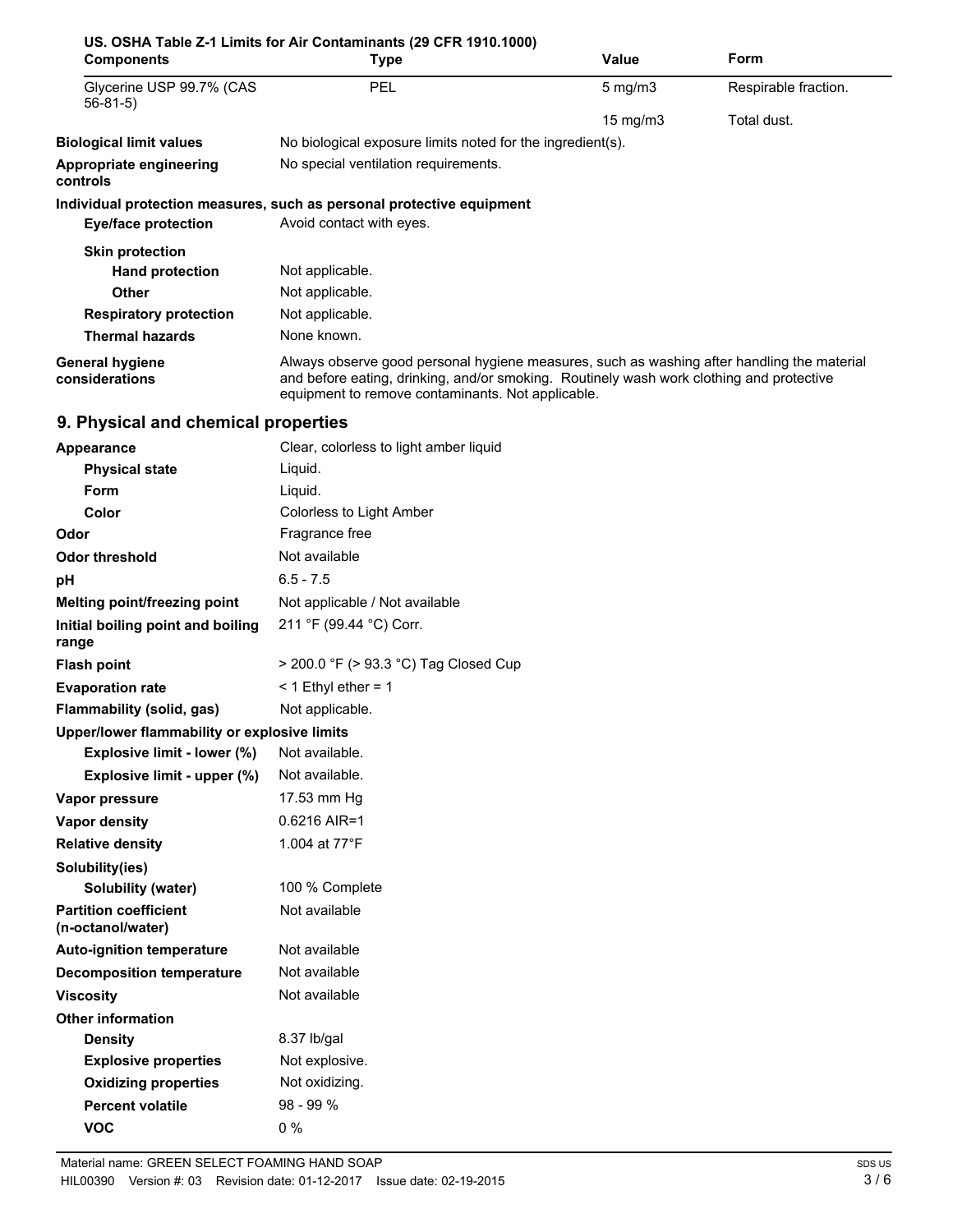# **10. Stability and reactivity**

| <b>Reactivity</b>                            | The product is stable and non-reactive under normal conditions of use, storage and transport.                       |
|----------------------------------------------|---------------------------------------------------------------------------------------------------------------------|
| <b>Chemical stability</b>                    | Material is stable under normal conditions.                                                                         |
| <b>Possibility of hazardous</b><br>reactions | No dangerous reaction known under conditions of normal use.                                                         |
| <b>Conditions to avoid</b>                   | Avoid temperatures exceeding the flash point. Contact with incompatible materials. None under<br>normal conditions. |
| Incompatible materials                       | Strong oxidizing agents.                                                                                            |
| <b>Hazardous decomposition</b><br>products   | None known.                                                                                                         |

# **11. Toxicological information**

#### **Information on likely routes of exposure**

| <b>Inhalation</b>                                                                  | No adverse effects due to inhalation are expected.                                                                                                                                                 |
|------------------------------------------------------------------------------------|----------------------------------------------------------------------------------------------------------------------------------------------------------------------------------------------------|
| <b>Skin contact</b>                                                                | No adverse effects due to skin contact are expected.                                                                                                                                               |
| Eye contact                                                                        | Causes eye irritation.                                                                                                                                                                             |
| Ingestion                                                                          | Expected to be a low ingestion hazard.                                                                                                                                                             |
| Symptoms related to the<br>physical, chemical and<br>toxicological characteristics | Irritation of eyes. Exposed individuals may experience eye tearing, redness, and discomfort.                                                                                                       |
| Information on toxicological effects                                               |                                                                                                                                                                                                    |
| <b>Acute toxicity</b>                                                              | Not known.                                                                                                                                                                                         |
| <b>Skin corrosion/irritation</b>                                                   | None known.                                                                                                                                                                                        |
| Serious eye damage/eye<br><i>irritation</i>                                        | Causes eye irritation.                                                                                                                                                                             |
| Respiratory or skin sensitization                                                  |                                                                                                                                                                                                    |
| <b>Respiratory sensitization</b>                                                   | Not a respiratory sensitizer.                                                                                                                                                                      |
| <b>Skin sensitization</b>                                                          | This product is not expected to cause skin sensitization.                                                                                                                                          |
| <b>Germ cell mutagenicity</b>                                                      | No data available to indicate product or any components present at greater than 0.1% are<br>mutagenic or genotoxic.                                                                                |
| Carcinogenicity                                                                    | Not classifiable as to carcinogenicity to humans.                                                                                                                                                  |
| Not listed.<br>Not listed.<br>Not regulated.                                       | <b>IARC Monographs. Overall Evaluation of Carcinogenicity</b><br>US. National Toxicology Program (NTP) Report on Carcinogens<br>US. OSHA Specifically Regulated Substances (29 CFR 1910.1001-1050) |
| <b>Reproductive toxicity</b>                                                       | This product is not expected to cause reproductive or developmental effects.                                                                                                                       |
| Specific target organ toxicity -<br>single exposure                                | Not classified.                                                                                                                                                                                    |
| Specific target organ toxicity -<br>repeated exposure                              | Not classified.                                                                                                                                                                                    |
| <b>Aspiration hazard</b>                                                           | Not an aspiration hazard.                                                                                                                                                                          |
| <b>Chronic effects</b>                                                             | Not established.                                                                                                                                                                                   |
| 12. Ecological information                                                         |                                                                                                                                                                                                    |
| <b>Ecotoxicity</b>                                                                 | The product is not classified as environmentally hazardous. However, this does not exclude the                                                                                                     |

possibility that large or frequent spills can have a harmful or damaging effect on the environment.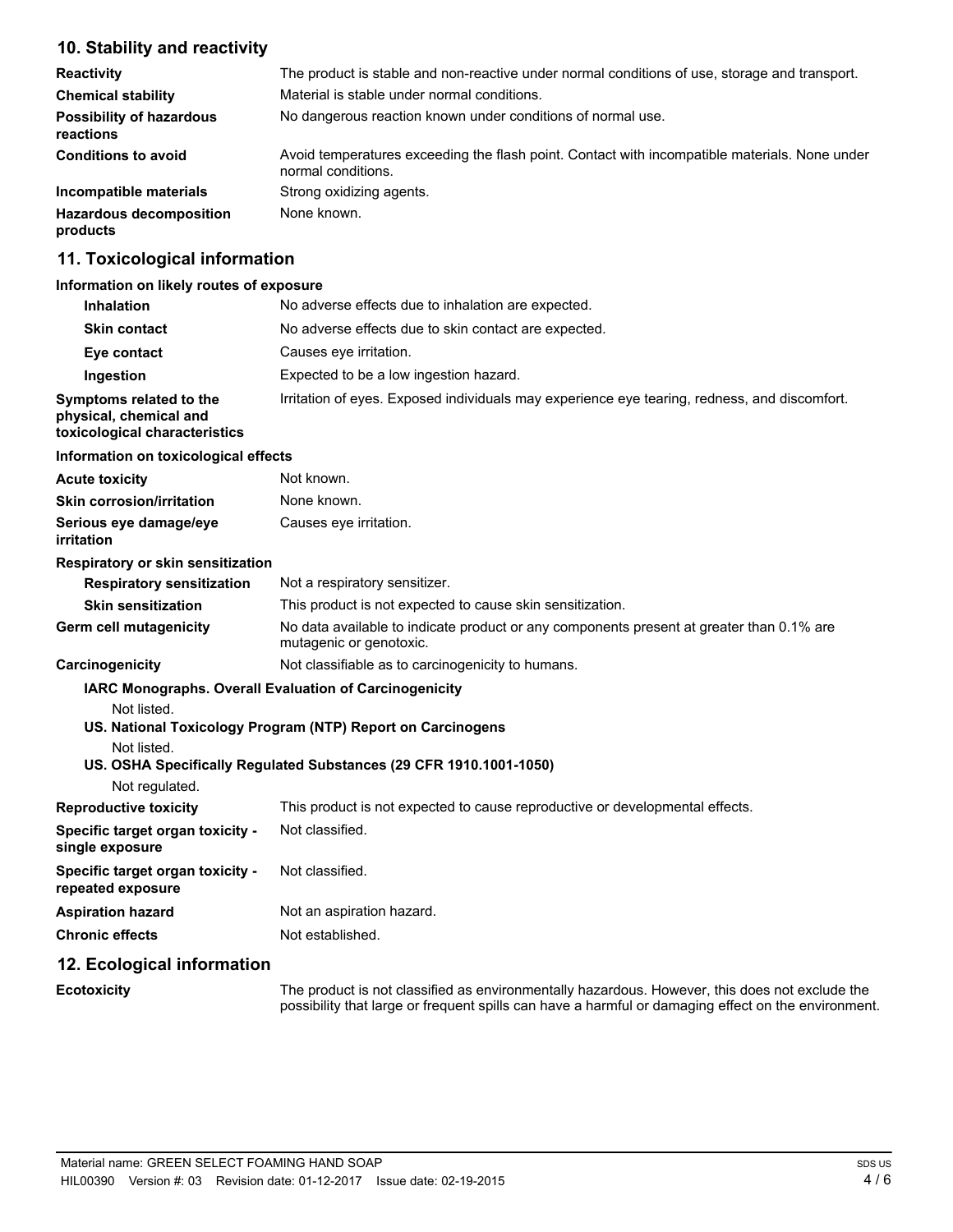| <b>Components</b>                                                        |                                                        | <b>Species</b>                                                                                                                                                                             | <b>Test Results</b>                                                                                                                                                                                                                                                                                             |  |
|--------------------------------------------------------------------------|--------------------------------------------------------|--------------------------------------------------------------------------------------------------------------------------------------------------------------------------------------------|-----------------------------------------------------------------------------------------------------------------------------------------------------------------------------------------------------------------------------------------------------------------------------------------------------------------|--|
| Glycerine USP 99.7% (CAS 56-81-5)                                        |                                                        |                                                                                                                                                                                            |                                                                                                                                                                                                                                                                                                                 |  |
| <b>Aquatic</b>                                                           |                                                        |                                                                                                                                                                                            |                                                                                                                                                                                                                                                                                                                 |  |
| Fish                                                                     | <b>LC50</b>                                            | Rainbow trout, donaldson trout<br>(Oncorhynchus mykiss)                                                                                                                                    | 51000 - 57000 mg/l, 96 hours                                                                                                                                                                                                                                                                                    |  |
|                                                                          |                                                        | * Estimates for product may be based on additional component data not shown.                                                                                                               |                                                                                                                                                                                                                                                                                                                 |  |
| Persistence and degradability                                            |                                                        | No data is available on the degradability of this product.                                                                                                                                 |                                                                                                                                                                                                                                                                                                                 |  |
| <b>Bioaccumulative potential</b>                                         |                                                        |                                                                                                                                                                                            |                                                                                                                                                                                                                                                                                                                 |  |
| Partition coefficient n-octanol / water (log Kow)<br>Glycerine USP 99.7% |                                                        | $-1.76$                                                                                                                                                                                    |                                                                                                                                                                                                                                                                                                                 |  |
| <b>Mobility in soil</b>                                                  | No data available.                                     |                                                                                                                                                                                            |                                                                                                                                                                                                                                                                                                                 |  |
| Other adverse effects                                                    |                                                        | No other adverse environmental effects (e.g. ozone depletion, photochemical ozone creation<br>potential, endocrine disruption, global warming potential) are expected from this component. |                                                                                                                                                                                                                                                                                                                 |  |
| 13. Disposal considerations                                              |                                                        |                                                                                                                                                                                            |                                                                                                                                                                                                                                                                                                                 |  |
| <b>Disposal instructions</b>                                             |                                                        | dilution) in violation of applicable law.                                                                                                                                                  | Collect and reclaim or dispose in sealed containers at licensed waste disposal site. Dispose of<br>contents/container in accordance with local/regional/national/international regulations. Buyer<br>assumes all risk and liability associated with disposal of this product (original concentration or         |  |
| <b>Local disposal regulations</b>                                        | Dispose in accordance with all applicable regulations. |                                                                                                                                                                                            |                                                                                                                                                                                                                                                                                                                 |  |
| <b>Hazardous waste code</b>                                              | disposal company.                                      |                                                                                                                                                                                            | The waste code should be assigned in discussion between the user, the producer and the waste                                                                                                                                                                                                                    |  |
| Waste from residues / unused<br>products                                 | requirements.                                          | Dispose of in accordance with local regulations. Empty containers or liners may retain some<br>Disposal instructions). Waste from normal product use may be sewered to a public owned      | product residues. This material and its container must be disposed of in a safe manner (see:<br>treatment works (POTW) in compliance with applicable Federal, State, and local pretreatment                                                                                                                     |  |
| <b>Contaminated packaging</b>                                            |                                                        |                                                                                                                                                                                            | Since emptied containers may retain product residue, follow label warnings even after container is<br>emptied. Empty containers should be taken to an approved waste handling site for recycling or<br>disposal. Triple rinse (or equivalent). Then offer clean, dry container for recycling or reconditioning. |  |
| 14 Transnort information                                                 |                                                        |                                                                                                                                                                                            |                                                                                                                                                                                                                                                                                                                 |  |

## **14. Transport information**

#### **DOT**

Not regulated as dangerous goods.

#### **IATA**

Not regulated as dangerous goods.

#### **IMDG**

Not regulated as dangerous goods.

#### **Transport in bulk according to** Not established. **Annex II of MARPOL 73/78 and the IBC Code**

## **15. Regulatory information**

All components are on the U.S. EPA TSCA Inventory List or Exempt. This product is a "Hazardous Chemical" as defined by the OSHA Hazard Communication Standard, 29 CFR 1910.1200.

## **TSCA Section 12(b) Export Notification (40 CFR 707, Subpt. D)**

Not regulated.

**CERCLA Hazardous Substance List (40 CFR 302.4)**

Not listed.

**US federal regulations**

## **SARA 304 Emergency release notification**

Not regulated.

## **US. OSHA Specifically Regulated Substances (29 CFR 1910.1001-1050)**

Not regulated.